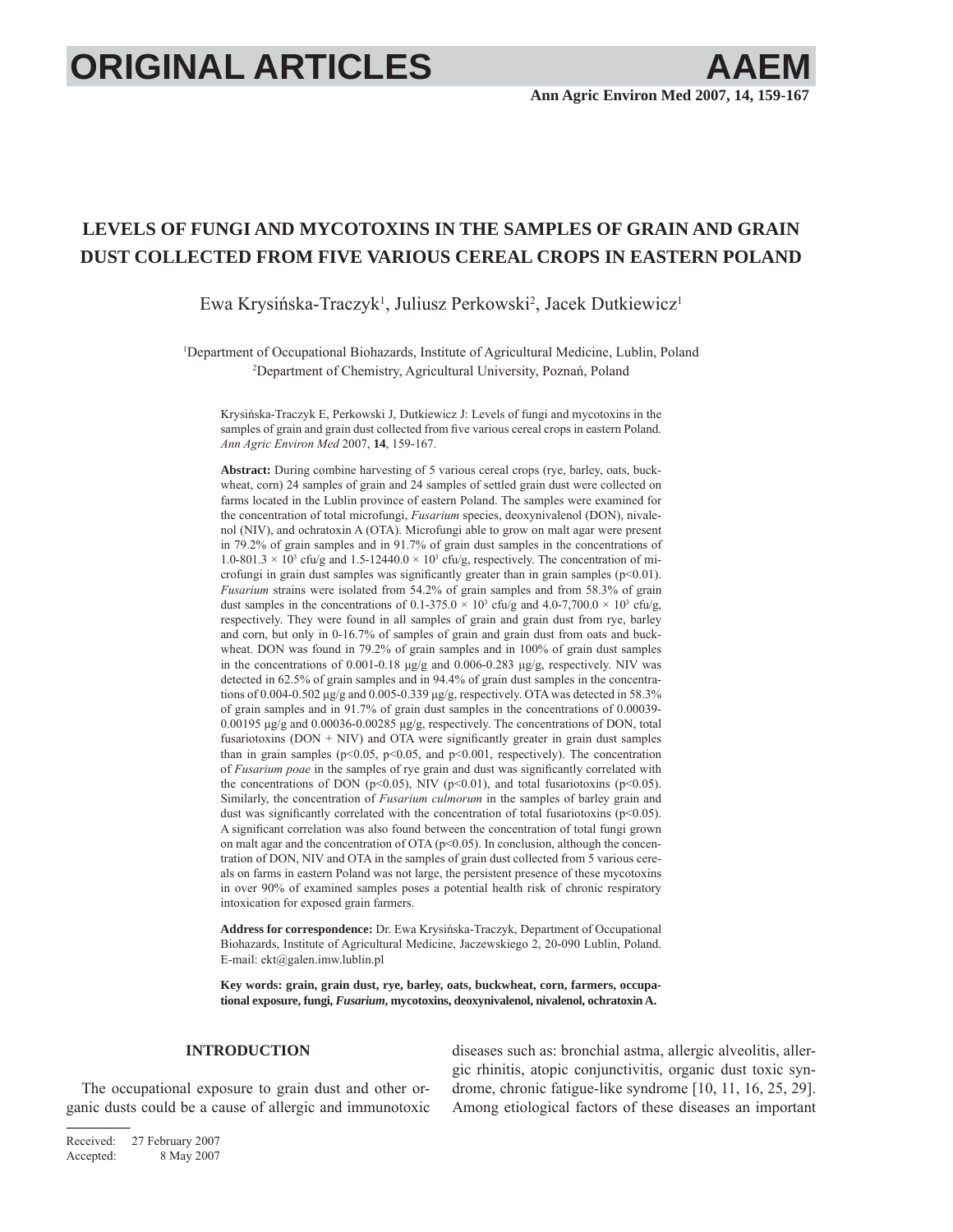role is played by fungi and their products contaminating the dusts, such as protein and glycoprotein allergens,  $(1 \rightarrow$ 3)-β-D-glucan, volatile organic compounds (VOCs), and mycotoxins [16, 17, 29, 54]. Mycotoxins are low-molecular, secondary metabolites of mould fungi which exert cytotoxic, neurotoxic, immunosuppressive, teratogenic, mutagenic and carcinogenic effects following ingestion of contaminated food [5, 28, 54, 62]. Much less is known about respiratory, work-related effects of these compounds [20, 56]. Some authors use the terms "mycotoxicoses" or "toxomycoses" for diseases resembling organic dust toxic syndrome caused by the inhalation of large quantities of mould particles [13, 24, 48]; however, the role of mycotoxins themselves in etiopathogenesis of these diseases has not always been documented.

A particular potential risk for agricultural workers is posed by mycotoxins occurring in grain: aflatoxins, ochratoxin A (OTA), as well as moniliformin (MON) and trichothecenes produced by fungi belonging to the genus *Fusarium* (fusariotoxins): deoxynivalenol (DON, vomitoxin), nivalenol (NIV), zearalenone (ZEA), T-2 toxin, HT-2 toxin and others [18, 19, 20, 21, 43, 56]. The teratogenic and cancerogenic effects of inhaled aflatoxins and trichothecenes on exposed agricultural workers [19, 20, 21, 43] and the nephrotoxic effects of ochratoxin A (OTA) [18, 20] are suggested.

In our earlier studies [26, 27] we found the presence of *Fusarium* spp., fusariotoxins (MON, DON, NIV) and OTA in samples of wheat (*Triticum aestivum* L.) and wheat dust collected during machine threshing of stored grain and combine harvesting on farms in eastern Poland. The aim of the present study was to determine the concentration of fungi, with special attention to *Fusarium* and selected mycotoxins (trichothecenes and OTA), in 5 different kinds of grain and grain dust sampled during combine harvesting in order to assess a potential risk for grain handling farmers.

#### **MATERIALS AND METHODS**

**Samples of grain and grain dust.** Studies were conducted during the years 2002-2006 on 24 private farms in the Lublin region of eastern Poland growing 5 various cereals: rye (*Secale cereale* L.) (5 farms), barley (*Hordeum vulgare* L.) (5 farms), oats (*Avena sativa* L.) (6 farms), buckwheat (*Fagopyrum esculentum* Moench) (6 farms), and corn (Zea mays L.) (2 farms). On each farm, 1 sample of grain and 1 sample of settled grain dust were collected during combine harvesting of a cereal crop. Thus, a total number of 48 samples were taken – 24 grain samples and 24 grain dust samples – in which the level of mould fungi was determined, as well as their species composition and level of mycotoxins.

**Determination of the concentration and species composition of fungi.** The concentration and species composition of microfungi in the samples of grain and grain dust were determined by the dilution plating method [10, 26]. One gram of each sample was suspended in 100 ml of sterile saline (0.85% NaCl) containing 0.1% (v/v) of Tween 80, and after vigorous shaking, serial 10-fold dilutions in saline were made up to  $10^{-10}$ . The 0.1 ml aliquots of each dilution were spread on duplicate sets of plates. Malt agar (Difco, Detroit, MI, USA) was used for the determination of the concentration and species composition of microfungi in grain and dust, and a potato dextrose agar medium (PDA, Merck, Darmstadt, Germany) was used as a selective medium for *Fusarium* spp. The plates with malt agar were incubated for 4 days at 30ºC and 4 days at 22ºC, whereas plates with PDA – for 8 days at 22ºC. After incubation, the number of microfungi in 1 g of the sample was calculated and expressed in cfu/g. Macro- and microscopic studies of fungi were then carried out in order to determine their species composition. Fungi were determined according to the manuals by Samson and Hoekstra [54], Nelson *et al.* [42], Raper and Fennel [52], Pidopliczko and Milko [51], and Litvinov [34].

**Determination of the concentration of mycotoxins.**  The thin-layer chromatography method (TLC) and highperformance thin-layer chromatography method (HPTLC) was used [26, 27, 46, 47]. Determination of the concentration of ochratoxin A (OTA), deoxynivalenol (DON) and nivalenol (NIV) was carried out in 24 samples of grain and 24 samples of grain dust released during combine harvesting. Each sample of 10 grams was extracted by the mixture of acetonitryle and water  $(75:25)$ . The filtrate was divided into 2 parts: the first part was cleaned in Ochratest Vicam columns, then the level of ochratoxin A (OTA) was determined by the HPLC method; the second part of the extract was cleaned in columns containing activated carbon, Celite and  $AI<sub>2</sub>O<sub>3</sub>$  neutral (1:1:1), and the levels of fusariotoxins of B group: deoxynivalenol (DON) and nivalenol (NIV) were determined with the use of gas chromatograph attached to a mass spectrometer (GC/MS). Chromatographic analysis of mycotoxins was performed in the Department of Chemistry at the Agricultural University in Poznań.

**Statistical analysis.** The data distribution was checked for normality by the Shapiro-Wilk's test. The significance of the correlations between individual variables was tested by the non-parametric Spearman's test, and the significance of differences between variables was tested by the Mann-Whitney test. A p-value of less than 0.05 was considered significant. The analyses were performed with the use of the Statistica for Windows v. 5.0 package (Statsoft©, Inc., Tulsa, Oklahoma, USA).

### **RESULTS**

**Fungi and mycotoxins in rye grain and rye grain**  dust. The median concentration of the total microfungi able to grow on malt agar was insignificantly greater in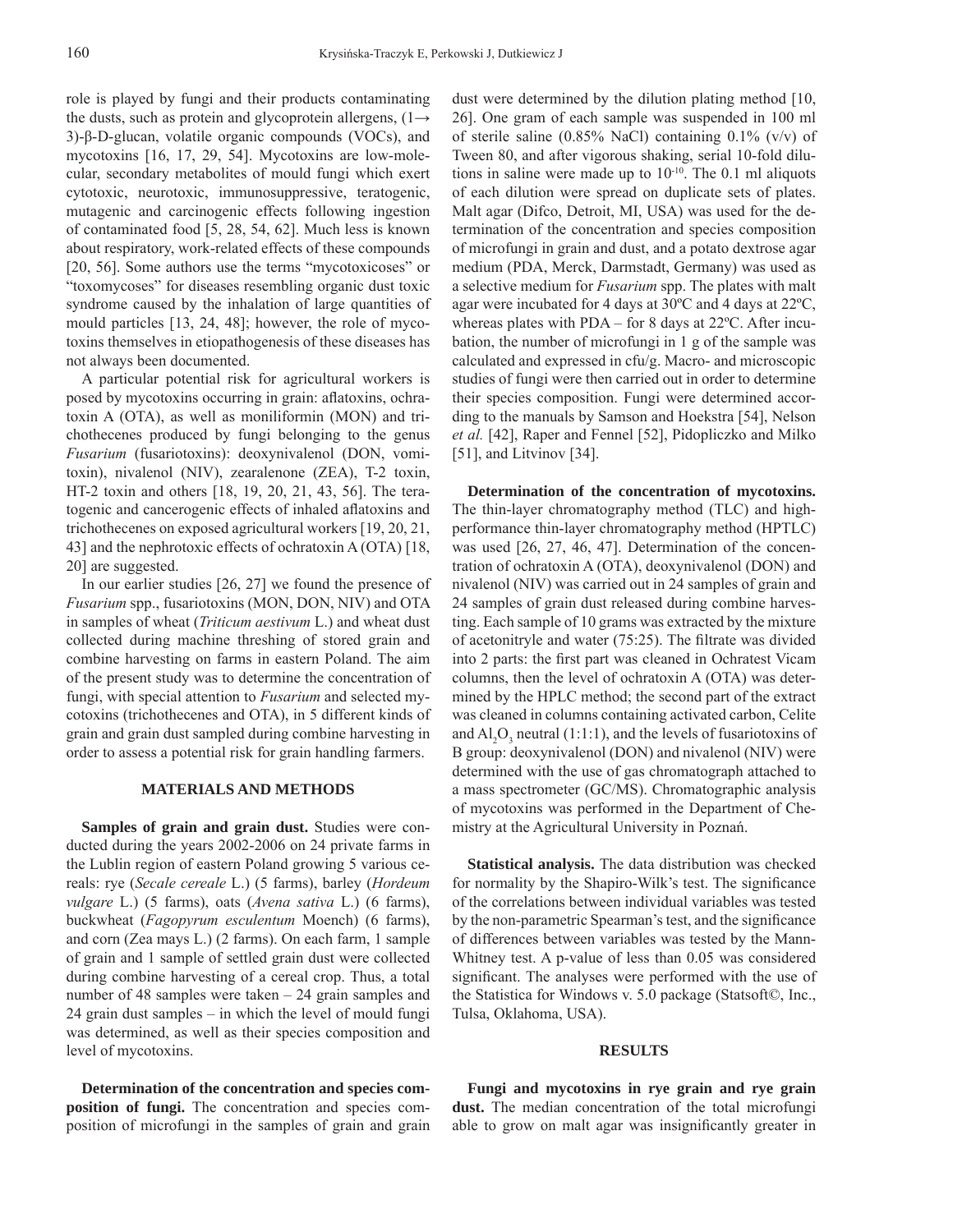| Sample         | Total fungi<br>(Malt agar)     | Fusarium spp. (PDA medium)<br>cfu/g $\times$ 10 <sup>3</sup> |                          | Mycotoxins<br>$(\mu g/g)$ |                        |                    |              |  |  |  |
|----------------|--------------------------------|--------------------------------------------------------------|--------------------------|---------------------------|------------------------|--------------------|--------------|--|--|--|
|                | cfu/g $\times$ 10 <sup>3</sup> | Fusarium                                                     | Total                    |                           | <i>Fusarium</i> toxins |                    | Ochratoxin A |  |  |  |
|                |                                | poae                                                         | Fusarium                 | DON <sup>a</sup>          | NIV <sup>b</sup>       | Total <sup>c</sup> | (OTA)        |  |  |  |
| Rye grain      |                                |                                                              |                          |                           |                        |                    |              |  |  |  |
| 1              | 0.0                            | 250.0                                                        | 250.0                    | 0.026                     | 0.004                  | 0.03               | ND           |  |  |  |
| $\overline{c}$ | 5.0                            | 17.0                                                         | 17.0                     | 0.013                     | ND                     | 0.013              | ND           |  |  |  |
| 3              | 5.0                            | 3.0                                                          | 3.0                      | 0.016                     | ND                     | 0.016              | 0.00055      |  |  |  |
| $\overline{4}$ | 0.0                            | 21.0                                                         | 21.0                     | 0.02                      | ND                     | 0.02               | 0.00039      |  |  |  |
| 5              | 5.0                            | 2.0                                                          | 2.0                      | 0.018                     | ND                     | 0.018              | ND           |  |  |  |
| Median         | 5.0                            | 17.0                                                         | 17.0                     | 0.018                     | 0.0                    | 0.013              | 0.0          |  |  |  |
| Rye dust       |                                |                                                              |                          |                           |                        |                    |              |  |  |  |
| 1              | 0.0                            | 83.4                                                         | 83.4                     | 0.015                     | 0.0                    | 0.015              | 0.00252      |  |  |  |
| 2              | 12.2                           | 120.6                                                        | 120.6                    | 0.046                     | 0.015                  | 0.061              | ND           |  |  |  |
| 3              | 401.1                          | 570.8                                                        | 570.8                    | 0.034                     | 0.005                  | 0.039              | ND           |  |  |  |
| $\overline{4}$ | 1,636.0                        | 308.1                                                        | 308.1                    | 0.029                     | 0.033                  | 0.062              | 0.00036      |  |  |  |
| 5              | 401.1                          | 147.8                                                        | 147.8                    | 0.044                     | 0.036                  | 0.08               | 0.00104      |  |  |  |
| Median         | 401.1                          | 147.8                                                        | 147.8                    | 0.034                     | 0.015                  | 0.061              | 0.00036      |  |  |  |
|                |                                |                                                              | Total samples            |                           |                        |                    |              |  |  |  |
| Median         | 5.0                            | $102.0^{*(D)**(N)*(DN)}$                                     | $102.0^{*(D)**(N)*(DN)}$ | 0.023                     | 0.002                  | 0.025              | 0.00018      |  |  |  |

**Table 1.** Concentrations of total fungi, *Fusarium* spp. and selected mycotoxins determined in samples of rye grain and rye dust collected on farms in eastern Poland.

DON<sup>a</sup> = deoxynivalenol; NIV<sup>b</sup> = nivalenol; Total<sup>c</sup> = total *Fusarium* toxins (DON + NIV); ND = not detected (considered as zero level);

<sup>\*(D)</sup>: significantly correlated with the concentration of DON (p<0.05); \*<sup>\*(N)</sup>: significantly correlated with the concentration of NIV (p<0.01); \*<sup>(DN)</sup>: significantly correlated with the concentration of total *Fusariu* 

the samples of rye dust compared to rye grain (401.1 vs.  $5.0 \times 10^3$  cfu/g,  $0.05 \le p \le 0.1$ ) (Tab. 1). Mycobiota of grain consisted of *Alternaria alternata* (66.7% of total isolates) and *Monilia sitophila* (33.3%), while that of grain dust consisted of *Monosporium silvaticum* (65.9%), *A. alternata* (21.0%) and *Oidiodendron flavum* (13.1%). The genus Fusarium was represented by only one species *Fusarium poae*, which was present in all the samples of grain and grain dust. Its median concentration in the samples of grain dust was significantly greater compared to those of grain (147.8 vs.  $17.0 \times 10^3$  cfu/g, p<0.05). Of the mycotoxins, DON was present in all samples examined, NIV in 20% and 80% of grain and grain dust samples respectively, and OTA in 40% and 60% of grain and grain dust samples, respectively. The concentrations of DON, NIV and OTA in the samples of grain and grain dust were within the ranges of 0.013-0.046 μg/g, 0.0-0.036 μg/g, and 0.0-0.00252 μg/g, respectively (Tab. 1). The concentration of NIV was significantly greater in the samples of grain dust compared to those of grain  $(p<0.05)$ , whereas in the cases of DON and OTA no significant differences between both sample sets could be observed. A significant correlation was found between the concentration of *Fusarium poae* in the total samples (grain + grain dust) and the concentrations of DON ( $p<0.05$ ), NIV ( $p<0.01$ ), and total fusariotoxins ( $p<0.05$ ) (Tab. 1).

**Fungi and mycotoxins in barley grain and barley grain dust.** The median concentration of the total microfungi able to grow on malt agar was significantly greater in the samples of barley dust compared to barley grain

 $(632.1 \text{ vs. } 5.0 \times 10^3 \text{ cfu/g, } p<0.01)$  (Tab. 2). Strains of *Alternaria alternata* formed a dominant part of fungal isolates from grain and grain dust (78.5% of each), followed by *Oidiodendron griseum* in grain (12.7%), and *Rhizopus artocarpi* in grain dust (17.5%). Yeast, *Cladosporium elegantulum* and *Trichoderma album* constituted the remaining 8.8% of the grain mycobiota, while yeast, *Monosporium silvaticum*, *Prophytroma tubularis* and *Cladosporium elegantulum* constituted the remaining 4.0% of the grain dust mycobiota. The genus *Fusarium* was represented by only one species, *Fusarium culmorum*, which was present in all the samples of grain and grain dust. Its median concentration in the samples of grain dust was significantly greater compared to those of grain (5100.0 vs.  $4.0 \times 10^3$  cfu/g, p<0.01). Of the mycotoxins, DON and NIV were present in all samples examined, and OTA in 80% of grain samples and in all grain dust samples. The concentrations of DON, NIV and OTA in the samples of grain and grain dust were within the ranges of 0.01-0.11  $\mu$ g/g, 0.01-0.09  $\mu$ g/g, and 0.0-0.00285 μg/g, respectively (Tab. 2). The concentrations of total fusariotoxins and OTA were significantly greater in the samples of grain dust compared to those of grain ( $p<0.05$ , and  $p<0.01$  respectively), whereas in the cases of DON and NIV no significant differences between both sample sets could be observed. A significant correlation was found between the concentration of total fungi grown on malt agar and the concentration of OTA ( $p<0.05$ ). Similarly, a significant correlation was found between the concentration of *Fusarium culmorum* in the total samples  $(grain + grain dust)$  and the concentration of total fusariotoxins  $(p<0.05)$  (Tab. 2).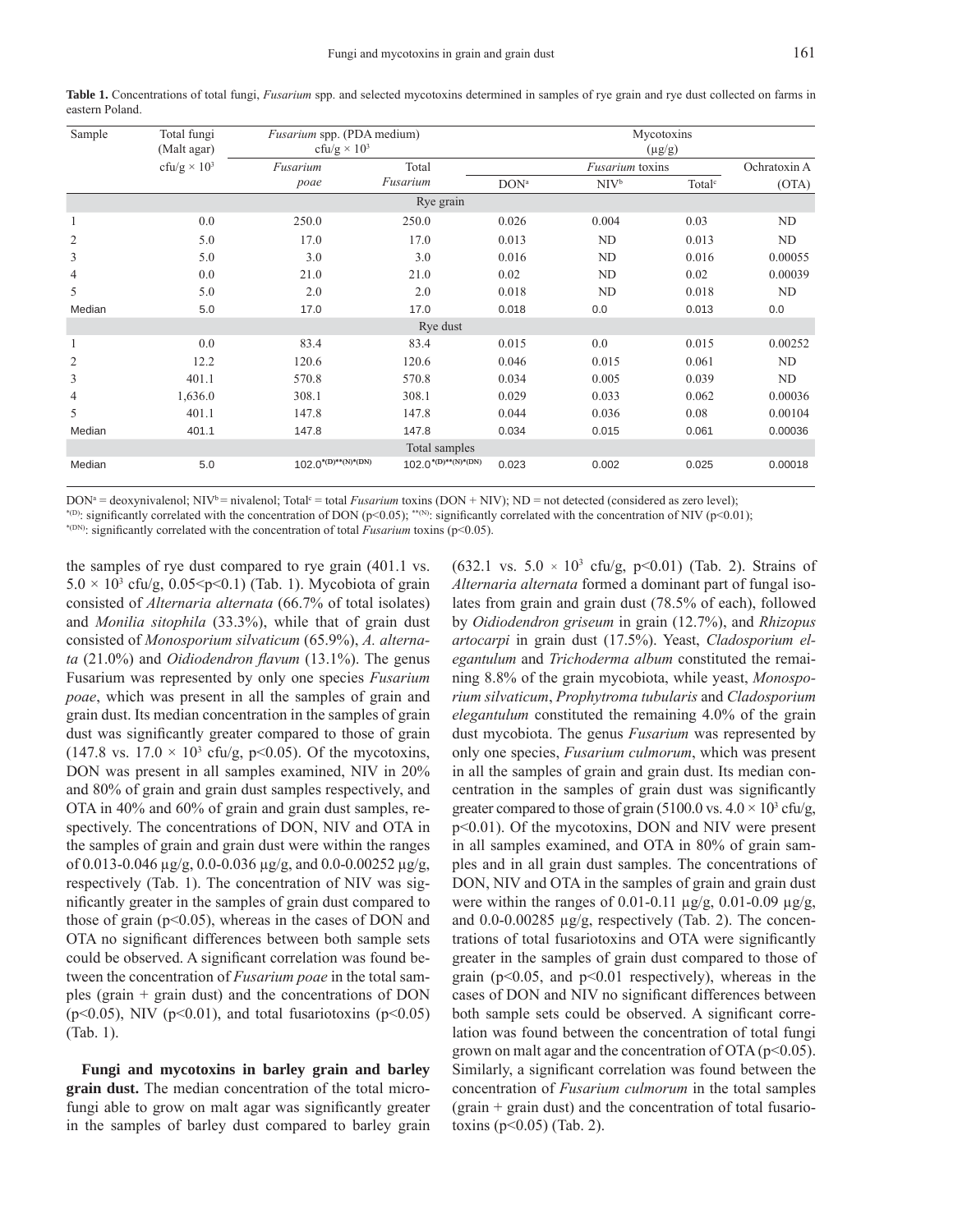| Sample         | Total fungi<br>(Malt agar)     | Fusarium spp. (PDA medium)<br>cfu/g $\times$ 10 <sup>3</sup> |                   | Mycotoxins<br>$(\mu g/g)$ |                  |                    |          |  |  |
|----------------|--------------------------------|--------------------------------------------------------------|-------------------|---------------------------|------------------|--------------------|----------|--|--|
|                | cfu/g $\times$ 10 <sup>3</sup> | Fusarium<br>culmorum                                         | Total<br>Fusarium |                           | Ochratoxin A     |                    |          |  |  |
|                |                                |                                                              |                   | DON <sup>a</sup>          | NIV <sup>b</sup> | Total <sup>c</sup> | (OTA)    |  |  |
| Barley grain   |                                |                                                              |                   |                           |                  |                    |          |  |  |
|                | 9.0                            | 4.0                                                          | 4.0               | 0.01                      | 0.01             | 0.02               | 0.0      |  |  |
| $\overline{2}$ | 1.8                            | 1.0                                                          | 1.0               | 0.03                      | 0.03             | 0.06               | 0.00042  |  |  |
| 3              | 5.0                            | 4.7                                                          | 4.7               | 0.02                      | 0.05             | 0.07               | 0.00051  |  |  |
| $\overline{4}$ | 5.0                            | 43.0                                                         | 43.0              | 0.04                      | 0.02             | 0.06               | 0.00046  |  |  |
| 5              | 2.0                            | 0.1                                                          | 0.1               | 0.01                      | 0.04             | 0.05               | 0.00091  |  |  |
| Median         | 5.0                            | 4.0                                                          | 4.0               | 0.02                      | 0.03             | 0.06               | 0.00046  |  |  |
| Barley dust    |                                |                                                              |                   |                           |                  |                    |          |  |  |
|                | 12,440.0                       | 1,256.0                                                      | 1,256.0           | 0.08                      | 0.09             | 0.17               | 0.00115  |  |  |
| $\overline{2}$ | 201.5                          | 5,100.0                                                      | 5,100.0           | 0.03                      | 0.04             | 0.07               | 0.00155  |  |  |
| 3              | 632.1                          | 6,000.0                                                      | 6,000.0           | 0.11                      | 0.01             | 0.11               | 0.0024   |  |  |
| $\overline{4}$ | 752.3                          | 7,700.0                                                      | 7,700.0           | 0.01                      | 0.08             | 0.09               | 0.00285  |  |  |
| 5              | 601.3                          | 220.0                                                        | 220.0             | 0.02                      | 0.09             | 0.11               | 0.00114  |  |  |
| Median         | 632.1                          | 5,100.0                                                      | 5,100.0           | 0.03                      | 0.08             | 0.11               | 0.00155  |  |  |
|                | Total samples                  |                                                              |                   |                           |                  |                    |          |  |  |
| Median         | $105.2^{(0)}$                  | $131.5^{(DN)}$                                               | $131.5^{(DN)}$    | 0.025                     | 0.04             | 0.07               | 0.001025 |  |  |

**Table 2.** Concentrations of total fungi, *Fusarium* spp. and selected mycotoxins determined in samples of barley grain and barley dust collected on farms in eastern Poland.

 $DOM^a =$  deoxynivalenol; NIV<sup>b</sup> = nivalenol; Total<sup>c</sup> = total *Fusarium* toxins (DON + NIV). \*<sup>(0)</sup>: significantly correlated with the concentration of ochratoxin (p<0.05). \*<sup>(DN)</sup>: significantly correlated with the concentration of total *Fusarium* toxins (p<0.05).

**Table 3.** Concentrations of total fungi, *Fusarium* spp. and selected mycotoxins determined in samples of oats grain and oats dust collected on farms in eastern Poland.

| Sample         | Total fungi<br>(Malt agar)     | Fusarium spp.<br>(PDA medium) cfu/g $\times$ 10 <sup>3</sup> |               | Mycotoxins<br>$(\mu g/g)$ |                  |                    |              |  |  |
|----------------|--------------------------------|--------------------------------------------------------------|---------------|---------------------------|------------------|--------------------|--------------|--|--|
|                | cfu/g $\times$ 10 <sup>3</sup> | Fusarium                                                     | Total         |                           | Fusarium toxins  |                    | Ochratoxin A |  |  |
|                |                                | culmorum                                                     | Fusarium      | DON <sup>a</sup>          | NIV <sup>b</sup> | Total <sup>c</sup> | (OTA)        |  |  |
| Oats grain     |                                |                                                              |               |                           |                  |                    |              |  |  |
| $\mathbf{1}$   | 3.5                            | 16.0                                                         | 16.0          | 0.046                     | 0.502            | 0.548              | 0.00142      |  |  |
| $\overline{2}$ | 2.0                            | 0.0                                                          | 0.0           | 0.026                     | 0.031            | 0.057              | 0.00195      |  |  |
| 3              | 1.0                            | 0.0                                                          | 0.0           | 0.025                     | 0.187            | 0.212              | 0.0          |  |  |
| $\overline{4}$ | 1.0                            | 0.0                                                          | 0.0           | 0.022                     | 0.012            | 0.034              | 0.00053      |  |  |
| 5              | 6.0                            | 0.0                                                          | 0.0           | 0.001                     | 0.016            | 0.017              | 0.0          |  |  |
| 6              | 0.0                            | 0.0                                                          | 0.0           | 0.048                     | 0.036            | 0.084              | 0.0          |  |  |
| Median         | 1.5                            | 0.0                                                          | 0.0           | 0.0255                    | 0.0355           | 0.0705             | 0.000265     |  |  |
|                |                                |                                                              | Oats dust     |                           |                  |                    |              |  |  |
| $\mathbf{1}$   | 1.5                            | 0.0                                                          | 0.0           | 0.028                     | 0.025            | 0.053              | 0.00215      |  |  |
| $\overline{c}$ | 251.1                          | 0.0                                                          | 0.0           | 0.045                     | 0.321            | 0.366              | 0.00233      |  |  |
| 3              | 2.0                            | 0.0                                                          | 0.0           | 0.086                     | 0.022            | 0.108              | 0.00103      |  |  |
| $\overline{4}$ | 15.3                           | 0.0                                                          | 0.0           | 0.006                     | 0.035            | 0.041              | 0.00142      |  |  |
| 5              | 4.0                            | 4.0                                                          | 4.0           | 0.021                     | 0.010            | 0.031              | 0.00088      |  |  |
| 6              | 0.0                            | 0.0                                                          | 0.0           | 0.178                     | 0.339            | 0.517              | 0.00142      |  |  |
| Median         | 3.0                            | 0.0                                                          | 0.0           | 0.0365                    | 0.03             | 0.0805             | 0.00142      |  |  |
|                |                                |                                                              | Total samples |                           |                  |                    |              |  |  |
| Median         | 2.0                            | 0.0                                                          | 0.0           | 0.027                     | 0.033            | 0.0705             | 0.001225     |  |  |

 $DOM^a = deoxynivalenol; NIV^b = nivalenol; Total<sup>c</sup> = total *Fusarium* toxins (DOM + NIV).$ 

**Fungi and mycotoxins in oats grain and oats grain**  dust. The median concentrations of fungi grown on malt agar were similar in the samples of oats grain and oats dust (Tab. 3). Yeast and *Geotrichum candidum* strains prevailed in grain samples, forming 51.8% and 37.1% of the total isolates respectively, followed by *Cladosporium herbarum* (7.4%) and *Alternaria alternata* (3.7%). In the samples of grain dust *Rhodotorula rubra* prevailed which constituted 92% of total isolates. *Monilia sitophila*, *Cladosporium elegantulum*, *Alternaria alternata*, and *Penicillium* spp. formed the remaining 8% of the grain dust mycobiota. The *Fusarium* strains, belonging to one species, *F. culmorum*, were recovered from only 16.7% of samples of grain and grain dust. DON and NIV were present in all samples examined, and OTA in 50% of grain samples and in all grain dust samples. The concentrations of DON, NIV and OTA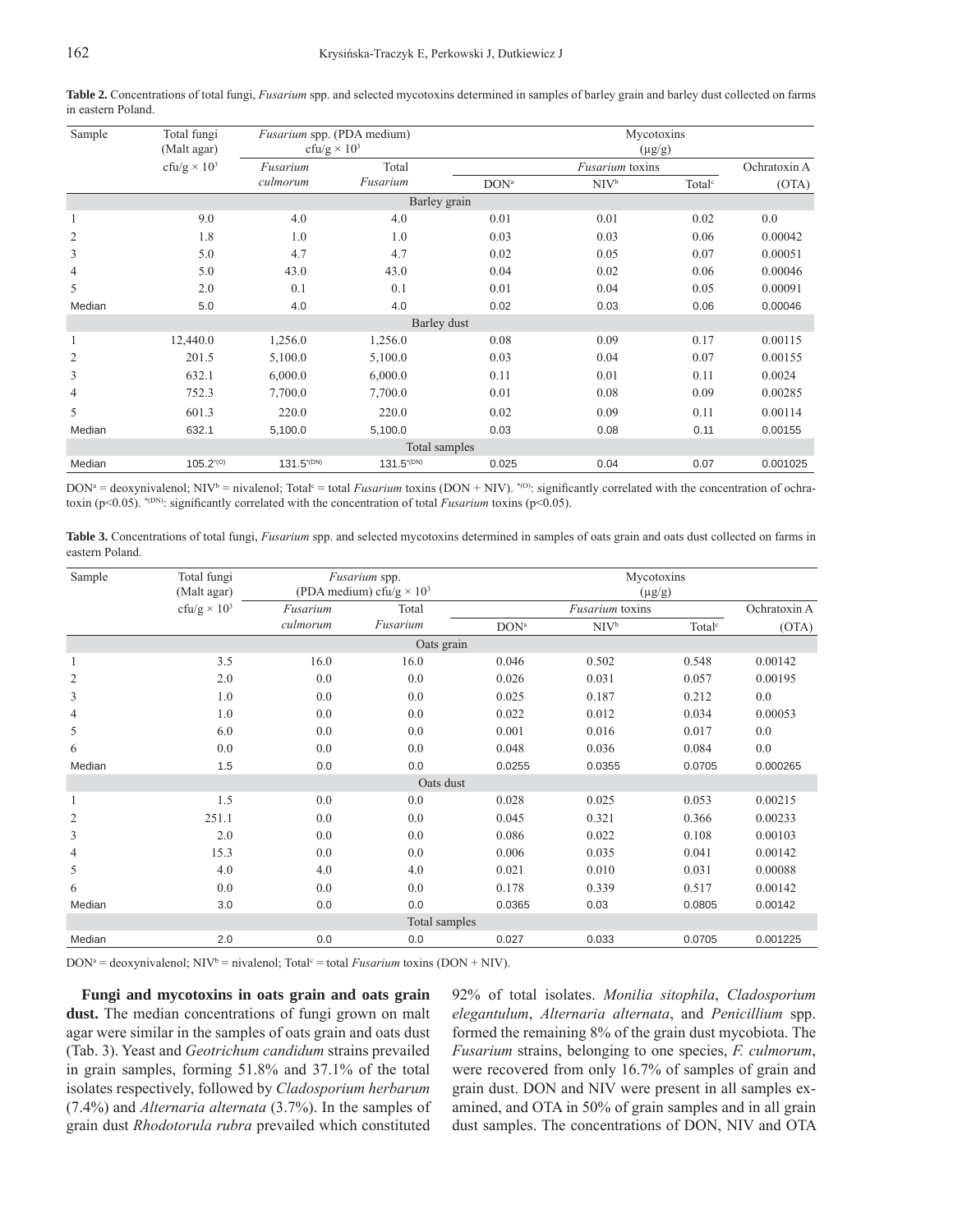| Sample                | Total fungi<br>(Malt agar)     |          | Fusarium spp. (PDA medium)<br>cfu/g $\times$ 10 <sup>3</sup> | Mycotoxins<br>$(\mu g/g)$ |                        |         |  |  |  |
|-----------------------|--------------------------------|----------|--------------------------------------------------------------|---------------------------|------------------------|---------|--|--|--|
|                       | cfu/g $\times$ 10 <sup>3</sup> | Fusarium | Total                                                        |                           | <i>Fusarium</i> toxins |         |  |  |  |
|                       |                                | culmorum | Fusarium                                                     | $DON^a$                   | Total <sup>b</sup>     | (OTA)   |  |  |  |
|                       |                                |          |                                                              |                           |                        |         |  |  |  |
| $\mathbf{1}$          | 0.0                            | 0.0      | 0.0                                                          | 0.074                     | 0.074                  | 0.0     |  |  |  |
| $\overline{c}$        | 113.4                          | 0.0      | 0.0                                                          | 0.0                       | 0.0                    | 0.00075 |  |  |  |
| 3                     | 801.3                          | 0.0      | 0.0                                                          | 0.0                       | 0.0                    | 0.00114 |  |  |  |
| $\overline{4}$        | 0.0                            | 0.0      | 0.0                                                          | 0.087                     | 0.087                  | 0.00099 |  |  |  |
| 5                     | 31.2                           | 0.0      | 0.0                                                          | 0.0                       | 0.0                    | 0.0     |  |  |  |
| 6                     | 701.1                          | 0.0      | 0.0                                                          | 0.0                       | 0.0                    | 0.0     |  |  |  |
| Median                | 72.3                           | 0.0      | 0.0                                                          | 0.0                       | 0.0                    | 0.00038 |  |  |  |
| <b>Buckwheat dust</b> |                                |          |                                                              |                           |                        |         |  |  |  |
| $\mathbf{1}$          | 15.1                           | 0.0      | 0.0                                                          | 0.283                     | 0.283                  | 0.00131 |  |  |  |
| $\overline{2}$        | 7,511.0                        | 4,995.0  | 4,995.0                                                      | 0.01                      | 0.01                   | 0.00236 |  |  |  |
| 3                     | 15.2                           | 0.0      | 0.0                                                          | 0.01                      | 0.01                   | 0.00215 |  |  |  |
| $\overline{4}$        | 301.1                          | 0.0      | 0.0                                                          | 0.114                     | 0.114                  | 0.00242 |  |  |  |
| 5                     | 15.2                           | 0.0      | 0.0                                                          | 0.01                      | 0.01                   | 0.00103 |  |  |  |
| 6                     | 101.3                          | 0.0      | 0.0                                                          | 0.011                     | 0.011                  | 0.00110 |  |  |  |
| Median                | 58.3                           | 0.0      | 0.0                                                          | 0.0105                    | 0.0105                 | 0.00173 |  |  |  |
| Total samples         |                                |          |                                                              |                           |                        |         |  |  |  |
| Median                | 66.3                           | 0.0      | 0.0                                                          | 0.01                      | 0.01                   | 0.00107 |  |  |  |

**Table 4.** Concentrations of total fungi, *Fusarium* spp. and selected mycotoxins determined in samples of buckwheat grain and buckwheat grain dust collected on farms in eastern Poland.

DON<sup>a</sup> = deoxynivalenol; Total<sup>b</sup> = total *Fusarium* toxins.

in the samples of grain and grain dust were within the ranges of 0.001-0.178 μg/g, 0.01-0.502 μg/g, and 0.0-0.00233  $\mu$ g/g, respectively (Tab. 3). No significant differences were noted between concentrations of fungi and mycotoxins in grain and grain dust samples; likewise, no significant correlations were found between the concentrations of fungi and mycotoxins.

**Fungi and mycotoxins in buckwheat grain and buckwheat grain dust.** The median concentrations of fungi grown on malt agar were similar in the samples of buckwheat grain and buckwheat dust (Tab. 4). *Penicillium* spp. prevailed in the samples of grain, forming 91.1% of total isolates. *Mucor mucedo*, *Alternaria alternata*, and *Cladosporium lignicola* constituted the remaining 8.9% of the grain mycobiota. *Rhodotorula rubra* was the dominant species in the samples of grain dust (62.8% of total isolates), followed by *Mucor mucedo* (34.4%). *Alternaria alternata* and *Penicillium* spp. constituted the remaining 2.8% of the grain dust mycobiota. The *Fusarium* strains, belonging to one species *F. culmorum*, were recovered from only 16.7% of samples of grain dust and from no samples of grain. DON and OTA were present in 33.3% and 50% of grain respectively, and in all samples of grain dust. The concentrations of DON and OTA in the samples of grain and grain dust were within the ranges of 0.0-0.283  $\mu$ g/g, and 0.0-0.00242 μg/g, respectively (Tab. 4). The concentration of OTA in grain dust was significantly greater than in grain ( $p<0.01$ ). No significant correlations were found between the concentrations of fungi and mycotoxins.

**Fungi and mycotoxins in corn grain and corn grain**  dust. The median concentration of fungi grown on malt agar was nearly 10 times greater in the samples of grain dust than in grain (Tab. 5), but the difference was not significant because of the small number of samples examined. Both in the samples of grain and grain dust the dominant fungi were *Penicillium* spp. which formed respectively 39.9% and 59% of total isolates. The other species common in grain samples were *Alternaria alternata* (17.7%), *Geotrichum candidum* (13.3%), *Mucor mucedo* (11.4%), *Rhizopus nigricans* (9.2%), and *Aspergillus ochraceus* (8.5%). In the samples of grain dust the common species was *Alternaria alternata* (25.6%), while *Aspergillus ochraceus*, *Geotrichum candidum*, *Rhizopus nigricans*, and *Aspergillus niger* constituted the remaining 15.4% of the grain dust mycobiota. The median concentration of *Fusarium* was over 10 times greater in the samples of grain dust than in grain (Tab. 5). The *Fusarium* isolates comprised the species *F. culmorum*, *F. poae*, and *F. graminearum*, which formed respectively 36.5%, 34.3%, and 29.2% of the total strains isolated from grain and grain dust. DON and NIV were found in half of grain samples and in all grain dust samples, while OTA was found in all the examined corn samples. The concentrations of DON, NIV and OTA in the samples of grain and grain dust were within the ranges of 0.0-0.18 μg/g, 0.0-0.17 μg/g, and of 0.00051-0.00226 μg/g, respectively (Tab. 5).

**Summarized results.** Microfungi able to grow on malt agar were present in 79.2% of grain samples and in 91.7%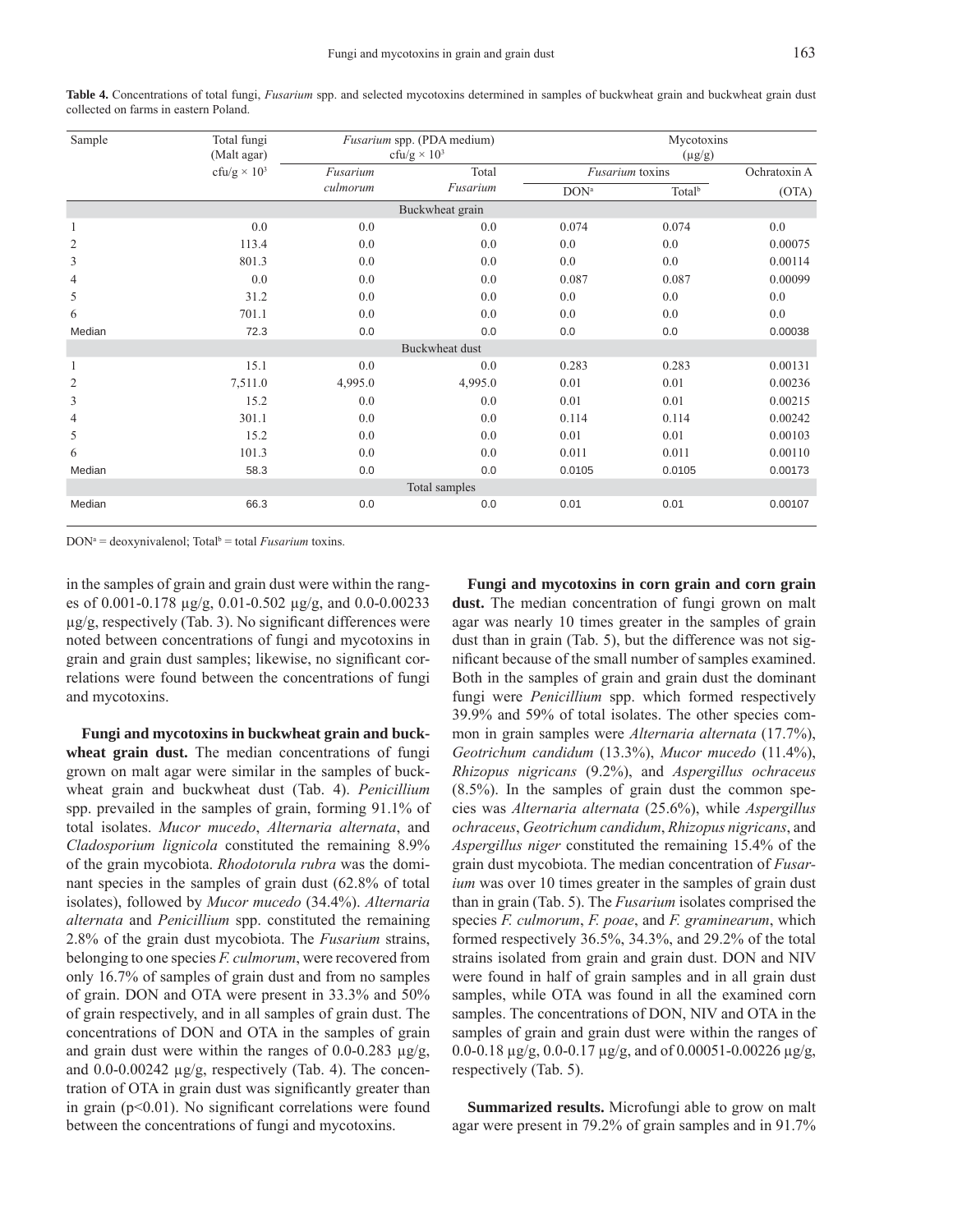| Sample                | Total fungi                    | <i>Fusarium</i> spp. (PDA medium) |             |            |             | Mycotoxins             |         |                    |          |
|-----------------------|--------------------------------|-----------------------------------|-------------|------------|-------------|------------------------|---------|--------------------|----------|
|                       | (Malt agar)                    | cfu/g $\times$ 10 <sup>3</sup>    |             |            | $(\mu g/g)$ |                        |         |                    |          |
|                       | cfu/g $\times$ 10 <sup>3</sup> | Fusarium                          | Fusarium    | Fusarium   | Total       | <i>Fusarium</i> toxins |         | Ochratoxin         |          |
|                       |                                | culmorum                          | graminearum | poae       | Fusarium    | DON <sup>a</sup>       | $NIV^b$ | Total <sup>c</sup> | (OTA)    |
|                       |                                |                                   |             | Corn grain |             |                        |         |                    |          |
| 1 (moist grain)       | 101.2                          | 53.7                              | 43.3        | 34.6       | 131.6       | 0.18                   | 0.17    | 0.35               | 0.00166  |
| $2$ (dry grain)       | 302.3                          | 130.9                             | 99.3        | 144.8      | 375.0       | ND                     | ND      | ND                 | 0.00193  |
| Median                | 201.8                          | 92.3                              | 71.3        | 89.7       | 253.3       | 0.09                   | 0.085   | 0.175              | 0.001795 |
|                       |                                |                                   |             | Corn dust  |             |                        |         |                    |          |
| 1 (dust from combine) | 1,412.0                        | 769.0                             | 621.0       | 700.0      | 2,090.0     | 0.05                   | 0.17    | 0.22               | 0.00226  |
| 2 (dust from dryer)   | 2,021.0                        | 1,483.0                           | 1.620.0     | 1.112.0    | 4,215.0     | 0.08                   | 0.09    | 0.17               | 0.00051  |
| Median                | 1,716.5                        | 1,126.0                           | 1,120.5     | 906.0      | 3,152.5     | 0.065                  | 0.13    | 0.195              | 0.001385 |
| Total samples         |                                |                                   |             |            |             |                        |         |                    |          |
| Median                | 857.2                          | 449.9                             | 360.2       | 422.4      | 1.232.5     | 0.065                  | 0.13    | 0.195              | 0.001795 |

**Table 5.** Concentrations of total fungi, *Fusarium* spp. and selected mycotoxins determined in samples of corn grain and corn grain dust collected on farms in eastern Poland.

DON<sup>a</sup> = deoxynivalenol; NIV<sup>b</sup> = nivalenol; Total<sup>c</sup> = total *Fusarium* toxins (DON + NIV). ND = not detected (considered as zero level).

of grain dust samples in the concentrations of 1.0-801.3  $\times$  $10<sup>3</sup>$  cfu/g and 1.5-12440.0  $\times$  10<sup>3</sup> cfu/g, respectively. The concentration of microfungi in grain dust samples was significantly greater than in grain samples ( $p<0.01$ ). Altogether, the following 19 species and/or genera of fungi able to grow on malt agar were isolated from samples of grain and grain dust: *Alternaria alternata*, *Aspergillus ochraceus*, *Aspergillus niger*, *Cladosporium elegantulum*, *Cladosporium herbarum*, *Cladosporium lignicola*, *Geotrichum candidum*, *Monilia sitophila*, *Monosporium silvaticum*, *Mucor mucedo*, *Oidiodendron griseum*, *Oidiodendron fl avum*, *Penicillium* spp., *Prophytroma tubularis*, *Rhizopus artocarpi*, *Rhizopus nigricans*, *Rhodotorula rubra*, *Trichoderma album*, as well as unidentified yeasts. Most frequently, *Alternaria alternata* strains were isolated (from 47.9% samples), less often *Penicillium* spp. (from 25% samples) and *Mucor mucedo* (from 18.8% samples).

*Fusarium* strains were isolated from 54.2% of grain samples and from 58.3% of grain dust samples in the concentrations of 0.1-375.0  $\times$  10<sup>3</sup> cfu/g and 4.0-7700  $\times$  10<sup>3</sup> cfu/g, respectively. They were found in all samples of grain and grain dust from rye, barley and corn, but only in 0-16.7% samples of grain and grain dust from oats and buckwheat. Altogether, 3 species of *Fusarium* were isolated from examined samples: *Fusarium culmorum*, *Fusarium graminearum*, and *Fusarium poae*. Most frequently, *F. culmorum*  strains were isolated (from 35.4% samples), less often *F. poae* (from 29.2% samples) and *F. graminearum* (from 8.3% samples).

DON was found in 79.2% of grain samples and in 100% of grain dust samples in the concentrations of 0.001-0.18 μg/g and 0.006-0.283 μg/g, respectively. NIV was detected in 62.5% of grain samples and in 94.4% of grain dust samples in the concentrations of 0.004-0.502 μg/g and 0.005-0.339 μg/g, respectively. OTA was detected in 58.3% of grain samples and in 91.7% of grain dust samples in the concentrations of 0.00039-0.00195 μg/g and 0.00036-0.00285 μg/g, respectively. The concentrations of DON, total fusariotoxins

 $(DON + NIV)$  and OTA were significantly greater in grain dust samples than in grain samples ( $p<0.05$ ,  $p<0.05$ , and p<0.001, respectively). For the total samples from all the examined cereals, a significant correlation was found between the concentration of total fungi grown on malt agar and the concentration of OTA ( $p<0.05$ ), but not between the concentration of *Fusarium* and the concentration of total fusariotoxins (as noted previously for samples from rye and barley).

#### **DISCUSSION**

Mycotoxins detected in the present study are known factors of health risk for humans [18, 20, 33, 43, 49, 60]. Deoxynivalenol (DON) and nivalenol (NIV) produced by *Fusarium* spp. are trichothecene mycotoxins causing vomiting, diarrhoea and dermal reaction. An epidemic of alimentary mycotoxicosis in the Kashmir Valley caused by the consumption of mouldy wheat and rice contaminated with DON and other fusariotoxins was described by Smith *et al.* [55]. At the molecular level, DON disrupts normal cell function by inhibiting protein synthesis [49]. In animal experiments, DON adversely affects growth, immune function and reproduction [49], while NIV shows an organ specific genotoxicity [60]. Nordby *et al.* [43] have hypothesised that hormonal and immunological effects of workrelated exposure to trichothecene mycotoxins may cause adverse reproductive outcomes and cancer in farmers' families.

Ochratoxin A (OTA), a nephrotoxin produced by filamentous fungi of *Aspergillus ochraceus* and *Penicillium* spp., was described as a cause of Balkan endemic nephropathy (BEN) [55]. The consumption of food contaminated with high levels of OTA results in pathologic symptoms such as: great reduction in kidney size, tubular degeneration, interstitial fibrosis and hyalinization of the glomeruli.

Chronic exposure may induce kidney cancers. In animal models, OTA is cancerogenic, teratogenic, embryotoxic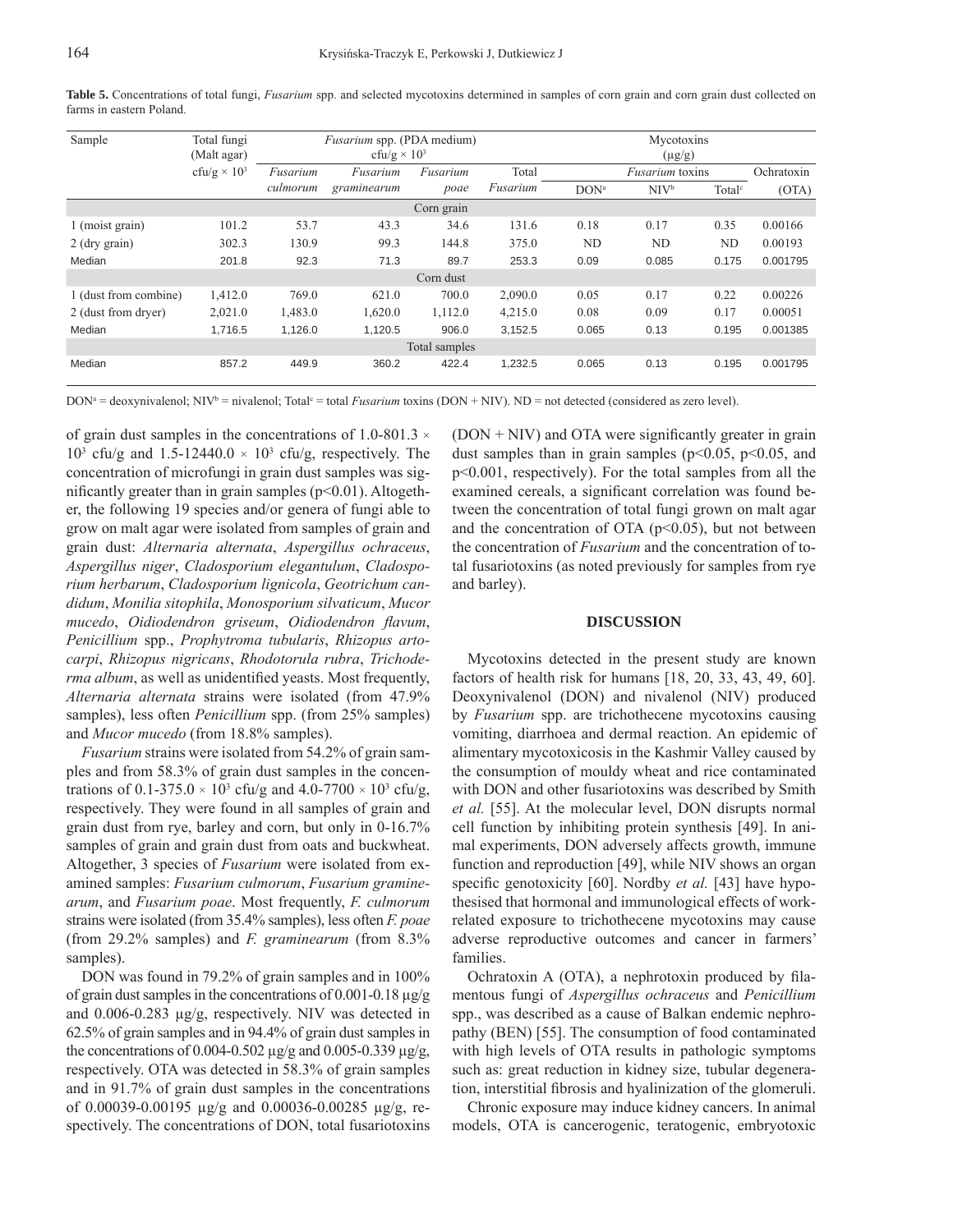and immunosuppressive [18, 33]. Besides, OTA inhibits protein synthesis [20]. It has been shown that OTA inhalation may lead to renal failure in both humans and animals, which poses a potential risk to occupationally exposed individuals, including grain farmers [18, 20].

Measurements of mycotoxin concentration in plant materials, dust and air are important for the proper assessment of their role in the etiopathogenesis of diseases induced by exposure to organic dusts. To date, no internationally accepted threshold limit values (TLV) for the concentration of mycotoxins in grain and other food products have been established. The proposals of such values for DON range between 0.5-2.0  $\mu$ g/g [46], and for OTA between 3.0-5.0  $\mu$ g/g [1, 4]. In this study, the proposed threshold values were not exceeded, neither in grain nor in grain dust samples.

The concentrations of DON, NIV and OTA found in the present work in grain and grain dust are similar to those recorded by us in an earlier study concerning combine harvested wheat grain and dust [27], but smaller compared to another study in which stored, machine threshed wheat grain and dust were examined [26]. This seems to indicate that modern methods of combine grain harvesting reduce exposure to mycotoxins and/or that mycotoxin content in freshly harvested grain is smaller compared to stored grain, as pointed out by various authors [18]. Nevertheless, the frequency of mycotoxin detection in the present study was greater than in previous studies, except for the frequency of OTA detection in grain, which was similar [26, 27].

Compared to studies on the concentration of mycotoxins in grain carried out in various countries, the average concentration of DON determined in the present work for positive grain samples was low  $(0.0375 \text{ µg/g})$ . It was similar to values reported for grain samples from Finland [14] and UK [57], but smaller compared to those reported for samples of grain or grain products from Germany [40, 41], the Netherlands [59], Hungary [15], Portugal [37], Denmark [53], Russia [61], Turkey [44], Korea [22, 31], China [32], Ethiopia [2], Venezuela [39], Argentina [8], and Canada [58]. In contrast, the frequency of DON detection in grain samples found in the present work was high (79.2%). It was similar to data reported from Finland [14], Germany [40, 41], Portugal [37], Russia [61], and Argentina [8], smaller compared to those reported from the Netherlands [59], Hungary [15], China [32], and Canada [58], and greater compared to those reported from UK [57], Turkey [44], and Ethiopia [2].

The average concentration of NIV determined in the present work for positive grain samples (0.0846 μg/g) was in the mid-range of hitherto reported data. It was similar to data reported from Germany [40], the Netherlands [59], UK [57], and Ethiopia [2], smaller compared to those from Korea [22, 31], China [32], and Sweden [50], and greater compared to those reported from Finland [14], and Canada [58]. The frequency of NIV detection in grain samples found in the present work was high (62.5%) and greater compared to the data reported by most authors [2, 14, 32, 50, 57, 58].

The average concentration of OTA determined in the present work for positive grain samples  $(0.000933 \mu g/g)$ was low. It was similar compared to the values reported for barley grain samples from Lithuania [3], but smaller compared to those reported for grain samples from Croatia [9], Russia [1, 23], Turkey [4], Ethiopia [2], and another locality in Poland [7]. In contrast, the frequency of OTA detection in grain samples found in the present work was high (58.3%) and greater compared to hitherto published data  $[1, 2, 3, 6, 9, 23]$ , except for those from Turkey  $[4]$ .

The concentrations of total fungi in positive samples of grain from rye, barley and oats were of the order  $10<sup>3</sup>$  cfu/g and approximated those reported by other authors [36], while in positive samples of grain from buckwheat and corn were greater, of the order  $10^{4}$ - $10^{5}$  cfu/g. The concentrations of fungi in grain dust were steadily and significantly greater than in grain, being within the range of  $10<sup>3</sup>$ -10<sup>7</sup> cfu/g. Fungal species isolated in this study were commonly reported from grain, grain dust and from air polluted with grain dust [3, 25, 26, 27, 35, 36]. *Aspergillus fumigatus*, which was found by us to be a prevalent species in stored wheat grain [26], was never isolated in the course of the present study.

*Fusarium* strains were isolated from all samples of grain and grain dust from rye, barley and corn in the concentrations of  $10^3$ -10<sup>5</sup> cfu/g and  $10^4$ -10<sup>6</sup> cfu/g, respectively. In contrast, they were found only in single samples of grain and grain dust from oats and buckwheat. In our earlier studies of wheat grain, *Fusarium* strains were also very rare, but they were very common in wheat grain dust, occurring in the concentrations of  $10^3$ -10<sup>7</sup> cfu/g [26, 27]. The spectrum of *Fusarium* species in wheat grain dust was more diverse than in the present study of 5 kinds of grain, comprising 5 species (*F. avenaceum*, *F. culmorum*, *F. graminearum*, *F. poae*, *F. sporotrichioides*) [26, 27], versus 3 species recovered in the present work (*F. culmorum*, *F. graminearum*, *F. poae*). *F. culmorum* was the only *Fusarium* species isolated from grain and grain dust from barley, oats, and buckwheat, whereas *F. poae* was the only *Fusarium* species isolated from grain and grain dust from rye.

A significant correlation was found in this study between the concentration of *Fusarium poae* in the samples of rye grain and rye grain dust and the concentrations of DON and NIV in these samples. In an earlier study [26], we found that the concentrations of *F. poae* were significantly correlated with the DON concentration (in grain samples) and with the concentration of moniliformin and total fusariotoxins (in total samples of grain and grain dust). Summarized results suggest that *Fusarium poae*, the species common in grain and grain dust in eastern Poland, could probably be a source of adverse mycotoxins in this area.

In the study of different cereals, we did not confirm a significant correlation between the concentrations of *F. culmorum* and *F. graminearum* and the concentration of DON that we found for wheat grain dust in an earlier study [26]. A moderately significant correlation between the concentrations of *F. culmorum* and *F. graminearum* in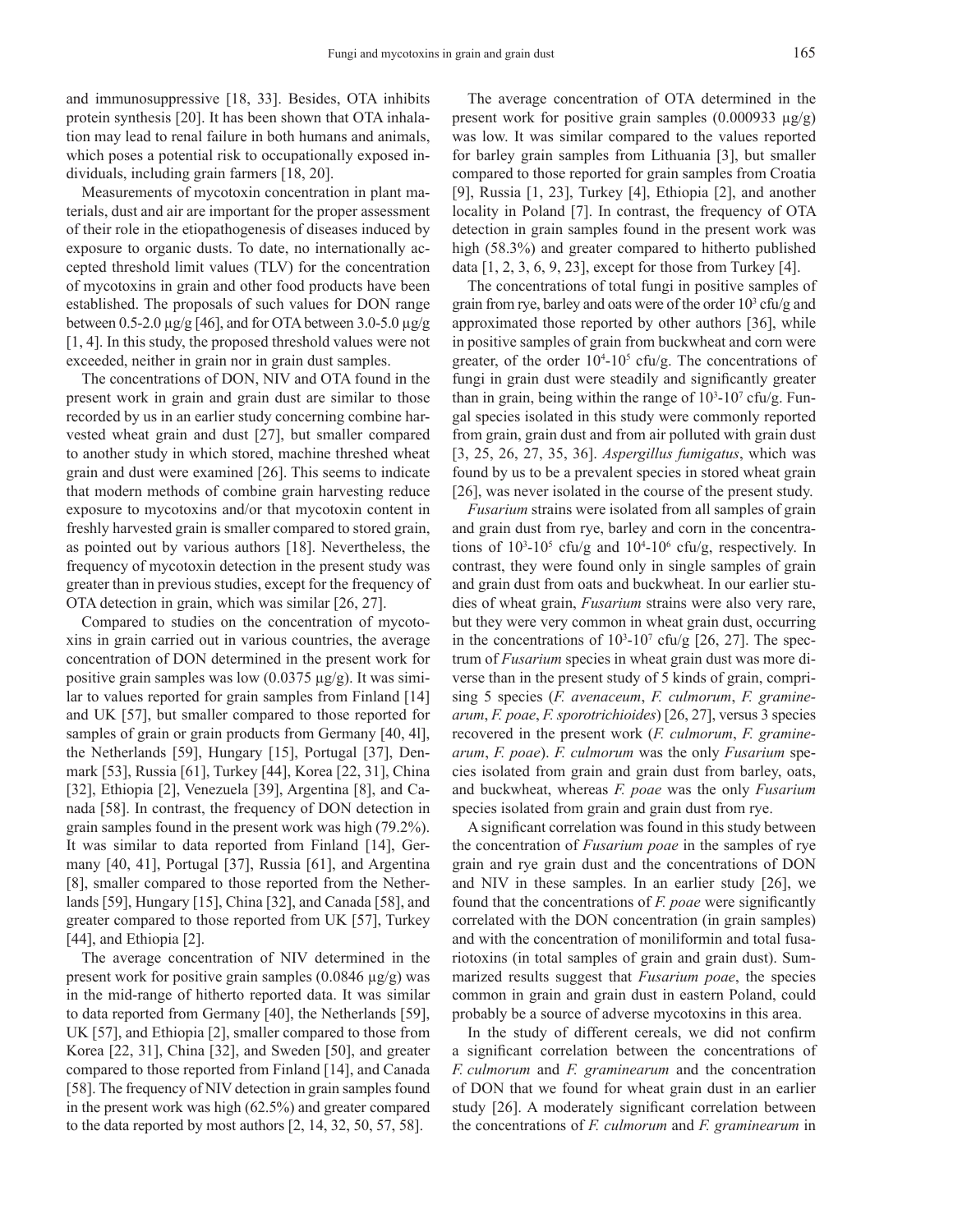grain dust samples and the concentration of DON has been reported from Norway by Halstensen *et al.* [19]. Similarly, a significant correlation between the concentration of *F. graminearum* and DON has been found by Dalcero *et al.* [8] who examined wheat samples in Argentina. In contrast, Moreno Contreras *et al.* [39] failed to find any significant correlation between the concentration of *Fusarium* spp. and DON in grain samples collected in Venezuela.

Halstensen *et al.* [18] found a significant correlation between the concentration of *Penicillium* spp. and the concentration of OTA in grain dust samples in Norway. In our study, we noted a significant correlation between the concentration of total fungi grown on malt agar and the concentration of OTA in total samples of grain and grain dust from barley and all examined cereals.

So far, very little is known about the concentrations of fusariotoxins and other mycotoxins in grain dust with respect to a potential health hazard. Low DON concentrations  $(0.003 - 0.020 \,\mu\text{g/m}^3)$  were found in the air during milling of grain in Finland [30]. May *et al.* [38] detected low concentration of DON  $(0.1\n-0.2 \text{ μg/g})$  in a sample of silage associated with a febrile illness in farmers. Palmgren *et al.* [45] examined for mycotoxins 15 samples of settled grain dust collected in elevators in the New Orleans area and found in 10 samples zearalenon at levels from 0.025 to 0.1 μg/g, but no OTA and aflatoxin. Ehrlich and Lee [12] found in 80% of examined samples of grain dust the presence of OTA, DON, secalonic acid, zearalenone, and aflatoxin in the concentrations of 0.0005-0.02 μg/g, 0.0005-0.02 μg/g, 0.0005-0.02 μg/g, 0.02 μg/g, and 0.0005 μg/g, respectively. Nordby *et al.* [43] determined the mean concentrations of DON, T-2, and HT-2 trichothecenes in settled grain dust (from barley, oats, and spring wheat) finding the values of  $0.031 \mu$ g/g,  $0.062 \mu$ g/g, and  $0.13 \mu$ g/g, respectively. Halstensen *et al.* [18] found the median concentration of OTA in samples of settled grain dust in Norway equal to 0.004 μg/g, and estimated inhalable OTA exposure during grain handling of 4-40 pg/m<sup>3</sup>.

The concentrations of mycotoxins in grain dust samples found in the present work were significantly greater compared to those recorded in grain samples. The mean concentration of DON in positive samples of grain dust (0.05625 μg/g) was greater compared to data reported by Ehrlich and Lee [12], and similar to that reported by Nordby *et al.* [43], while the mean concentration of OTA in positive samples of grain dust  $(0.001608 \mu g/g)$  was within the range reported by Ehrlich and Lee [12], and similar to the data reported by Halstensen *et al.* [18].

In conclusion, even though the concentrations of examined trichothecenes and ochratoxin A in the examined grain dust samples were not large, their persistent presence (in over 90% of samples) creates a potential hazard for farmers who could be exposed to large concentrations of grain dust, exceeding 50 mg/m<sup>3</sup> [25]. Considering the higher bioavailability of mycotoxins through inhalation [18] and possibility of chronic effects by steady inhaling of

low mycotoxin doses [20], the present study supports the hypothesis of Norwegian authors [18, 19, 43] concerning possible adverse effects of trichothecenes and ochratoxin A on grain farmers.

#### **Acknowledgements**

The skillful assistance of Engin. Grażyna Cholewa, Ms. Wiesława Lisowska and Ms. Halina Wójtowicz in conducting the study is gratefully acknowledged.

#### **REFERENCES**

1. Aksenov IV, Eller KI, Tutelyan VA: Ochratoxin A contamination of cereal grain harvested in 2003 and 2004 years. *Vopr Pitan* 2006, **75**, 43-47 (in Russian).

2. Ayalew A, Fehrmann H, Lepschy J, Beck R, Abate D: Natural occurrence of mycotoxins in staple cereals from Ethiopia. *Mycopathologia* 2006, **162**, 57-63.

3. Baliukoniene V, Bakutis B, Stankevicius H: Mycological and mycotoxicological evaluation of grain. *Ann Agric Environ Med* 2003, **10**, 223-227.

4. Baydar T, Engin AB, Girgin G, Aydin S, Şahin G: Aflatoxin and ochratoxin in various types of commonly consumed retail ground samples in Ankara, Turkey. *Ann Agric Environ Med* 2005, **12**, 193-197.

5. Betina V: *Mycotoxins. Chemical, Biological and Environmental Aspects*. Biological Molecules, vol. 9. Elsevier, Amsterdam 1988.

6. Birzele B, Prange A, Kramer J: Deoxynivalenol and ochratoxin A in German wheat and changes of level in relation to storage parameters. *Food Addit Contam* 2000, **17**, 1027-1035.

7. Czerwiecki L, Czajkowska D, Witkowska-Gwiazdowska A: On ochratoxin A and fungal flora in Polish cereals from conventional and ecological farms. Part 1: occurrence of ochratoxin A and fungi in cereals in 1997. *Food Addit Contam* 2002, **19**, 470-477.

8. Dalcero A, Torres A, Etcheverry M, Chulze S, Varsavsky E: Occurrence of deoxynivalenol and *Fusarium graminearum* in Argentinian wheat. Food Addit Contam 1997, 14, 11-14.

9. Domijan AM, Peraica M, Cvjetkovic B, Turcin S, Jurjevic Z, Ivic D: Mould contamination and co-occurrence of mycotoxins in maize grain in Croatia. *Acta Pharm* 2005, **55**, 349-356.

10. Dutkiewicz J, Jabłoński L: *Occupational Biohazards*. PZWL, Warsaw 1989 (in Polish).

11. Dutkiewicz J: *Factors of Biological Hazards in Work Environment*. Centralny Instytut Ochrony Pracy, Warsaw 2006 (in Polish).

12. Ehrlich KC, Lee LS: Mycotoxins in grain dust: method for analysis of afl atoxins, ochratoxin A, zearalenone, vomitoxin, and secalonic acid D. *J Assoc Off Anal Chem* 1984, **67**, 963-967.

13. Emanuel DA, Wenzel MDF, Lawton BR: Pulmonary mycotoxicosis. *Chest* 1975, **3**, 293-297.

14. Eskola M, Parikka P, Rizzo A: Trichothecenes, ochratoxin A and zearalenone contamination and fusarium infection in Finnish cereal samples in 1998. *Food Addit Contam* 2001, **18**, 707-718.

15. Fazekas B, Hajdu ET, Tar AK, Tanyi J: Natural deoxynivalenol (DON) contamination of wheat samples grown in 1998 as determined by high-performance liquid chromatography. *Acta Vet Hung* 2000, **48**, 151- 160.

16. Flannigan B, Miller JD: Health implications of fungi in indoor environments - an overview. **In:** Samson RA, Flannigan B, Flannigan ME, Verhoeff AP, Adan OCG, Hoekstra ES (Eds): *Health Implications of Fungi in Indoor Environments*, 3-28. Elsevier, Amsterdam 1994.

17. Górny RL: Filamentous microorganisms and their fragments in indoor air – a review. *Ann Agric Environ Med* 2004, **11**, 185-197.

18. Halstensen AS, Nordby KC, Elen O, Eduard W: Ochratoxin A in grain dust – estimated exposure and relations to agricultural practices in grain production. *Ann Agric Environ Med* 2004, **11**, 245-254.